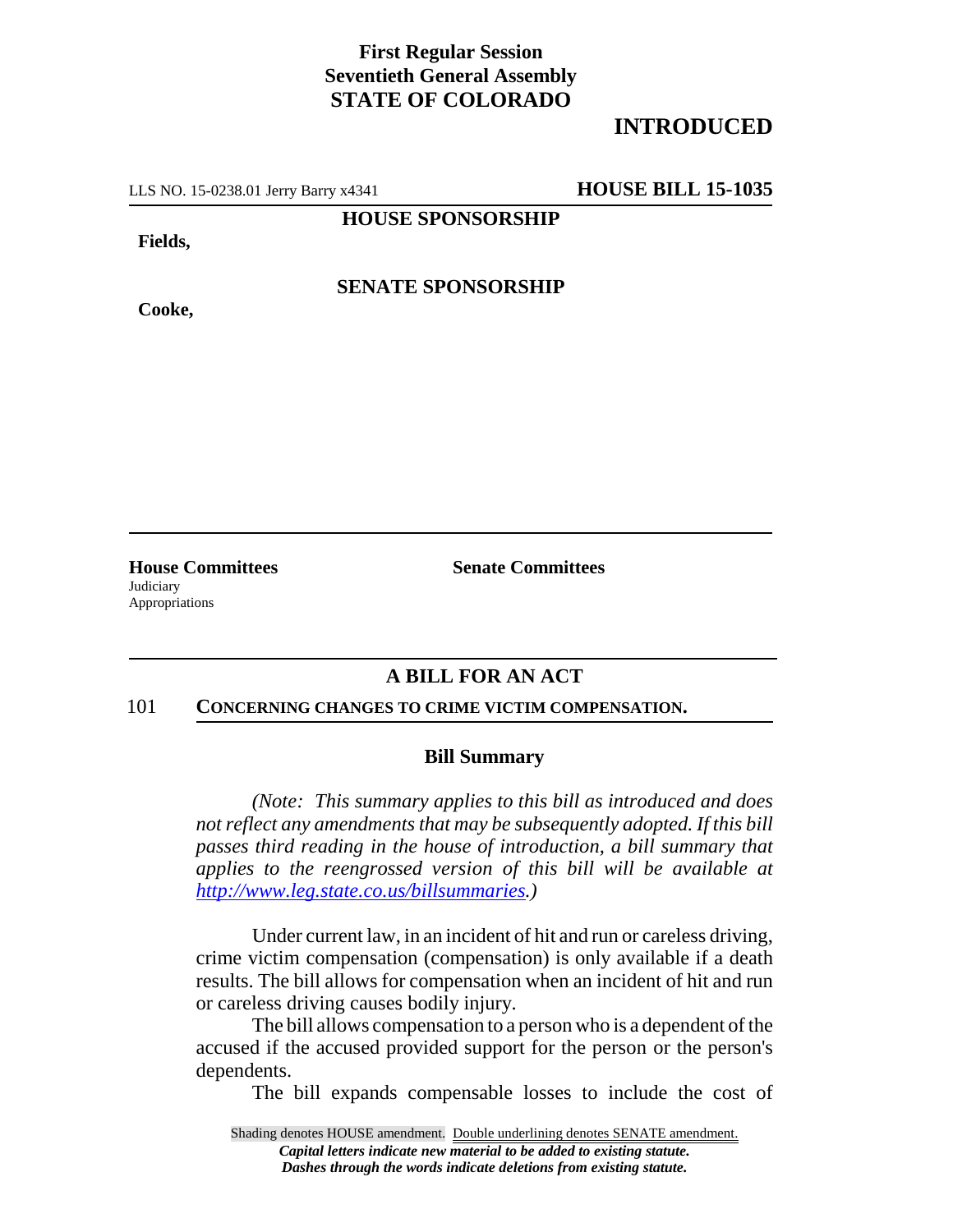rekeying vehicles or other locks necessary to ensure a victim's safety.

The bill clarifies the confidentiality of records of a crime victim compensation board (board) by prohibiting the discovery of certain records in a civil or criminal case except:

- ! To the extent necessary for a judicial review of the board's decision; or
- ! Upon a showing that the information is only in the records of the board, and, after review by the court, the court determines that the disclosure would not endanger the victim or another person.

The bill increases the maximum compensation to \$30,000 and emergency compensation to \$2,000 and eliminates the requirement that losses be at least \$25.

The bill requires medical service providers to suspend collection proceedings for 90 days while a claim for compensation is considered.

Finally, the bill specifies that a court shall include the amount of compensation requested by a crime victim compensation board in a restitution order and how the amount may be established.

|  |  |  | Be it enacted by the General Assembly of the State of Colorado: |
|--|--|--|-----------------------------------------------------------------|
|  |  |  |                                                                 |

2 **SECTION 1.** In Colorado Revised Statutes, 24-4.1-102, **amend**

3 (4) (a) (II), (5), and (8.5); and **add** (7.5) as follows:

- 4 **24-4.1-102. Definitions.** As used in this part 1, unless the context
- 5 otherwise requires:
- 
- 6 (4) (a) "Compensable crime" means:

7 (II) An act in violation of section 42-4-1402, C.R.S., that results

8 in the death OR BODILY INJURY of another person or section 42-4-1601,

- 9 C.R.S., where the accident results in the death OR BODILY INJURY of 10 another person.
- 11 (5) (a) "Dependent" means relatives of a deceased victim who, 12 wholly or partially, were dependent upon the victim's income at the time 13 of death or would have been so dependent but for the victim's incapacity 14 due to the injury from which the death resulted.
- 15 (b) "DEPENDENT" ALSO MEANS THE CHILD OR SPOUSE OF THE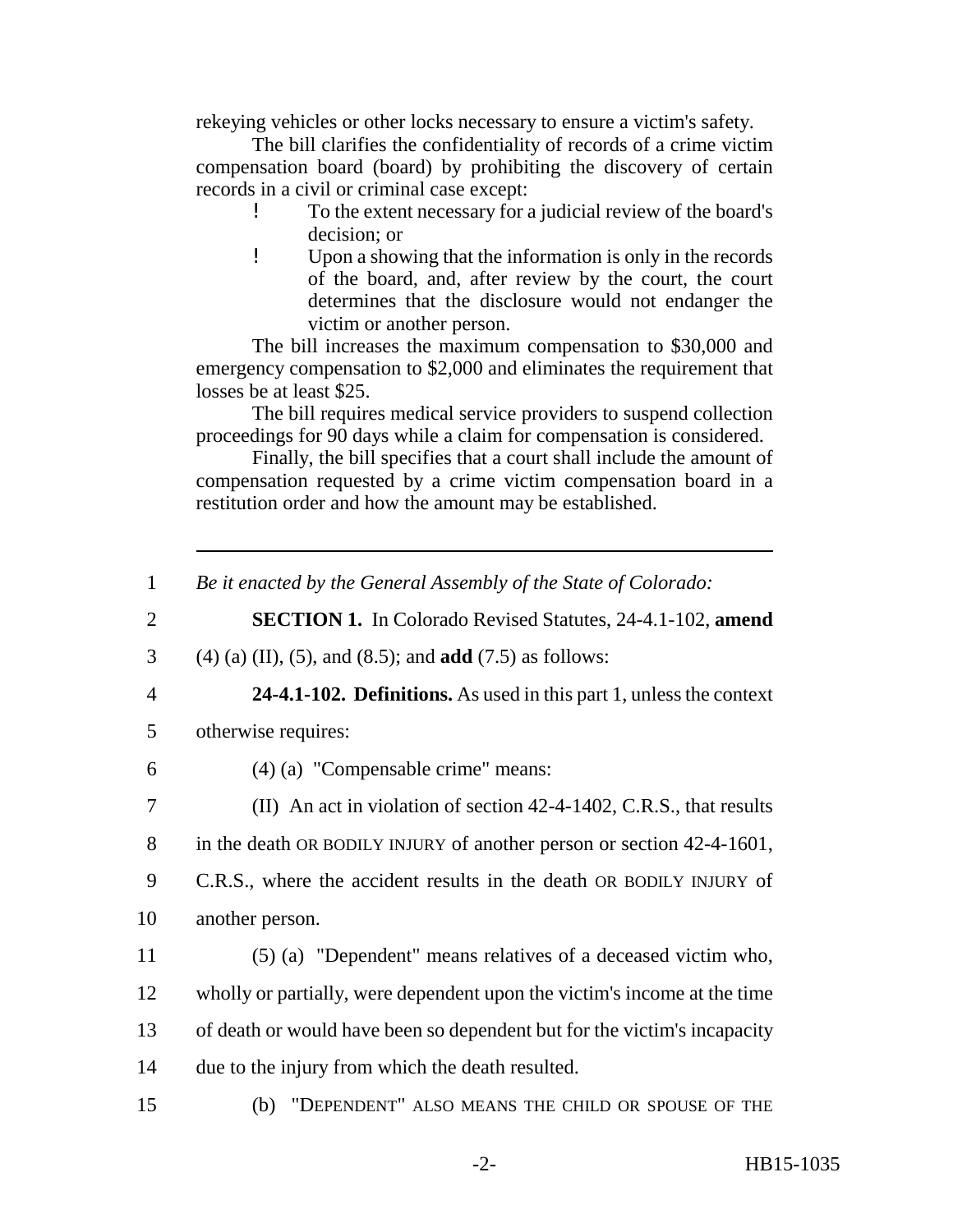ACCUSED OR OTHER PERSON IN AN INTIMATE RELATIONSHIP, AS DEFINED IN SECTION 18-6-800.3, C.R.S., WITH THE ACCUSED, IF THE ACCUSED PROVIDED HOUSEHOLD SUPPORT TO THE DEPENDENT.

 (7.5) "HOUSEHOLD SUPPORT" MEANS THE MONETARY SUPPORT THAT A DEPENDENT WOULD HAVE RECEIVED FROM THE ACCUSED FOR THE PURPOSE OF MAINTAINING A HOME OR RESIDENCE.

 (8.5) (a) "Property damage" means damage to windows, doors, locks, or other security devices of a residential dwelling and includes damage to a leased residential dwelling.

 (b) "PROPERTY DAMAGE" ALSO INCLUDES EXPENSES RELATED TO THE REKEYING OF A MOTOR VEHICLE OR OTHER LOCKS NECESSARY TO ENSURE A VICTIM'S SAFETY.

 **SECTION 2.** In Colorado Revised Statutes, **amend** 24-4.1-107.5 as follows:

 **24-4.1-107.5. Confidentiality of materials - definitions.** (1) For purposes of this section, unless the context otherwise requires:

 (a) "In camera review" means a hearing or review in a courtroom, 18 hearing room, or chambers to which the general public is not admitted. 19 After such hearing or review, the contents of the oral and other evidence 20 and statements of the judge and counsel shall be held in confidence by 21 those participating in or present at the hearing or review, and any 22 transcript of the hearing or review shall be sealed, until and unless the 23 contents are ordered to be disclosed by a court having jurisdiction over 24 the matter.

 (b) "Materials" means any records, claims, writings, documents, or information.

27 (2) Any materials received, made, or kept by a crime victim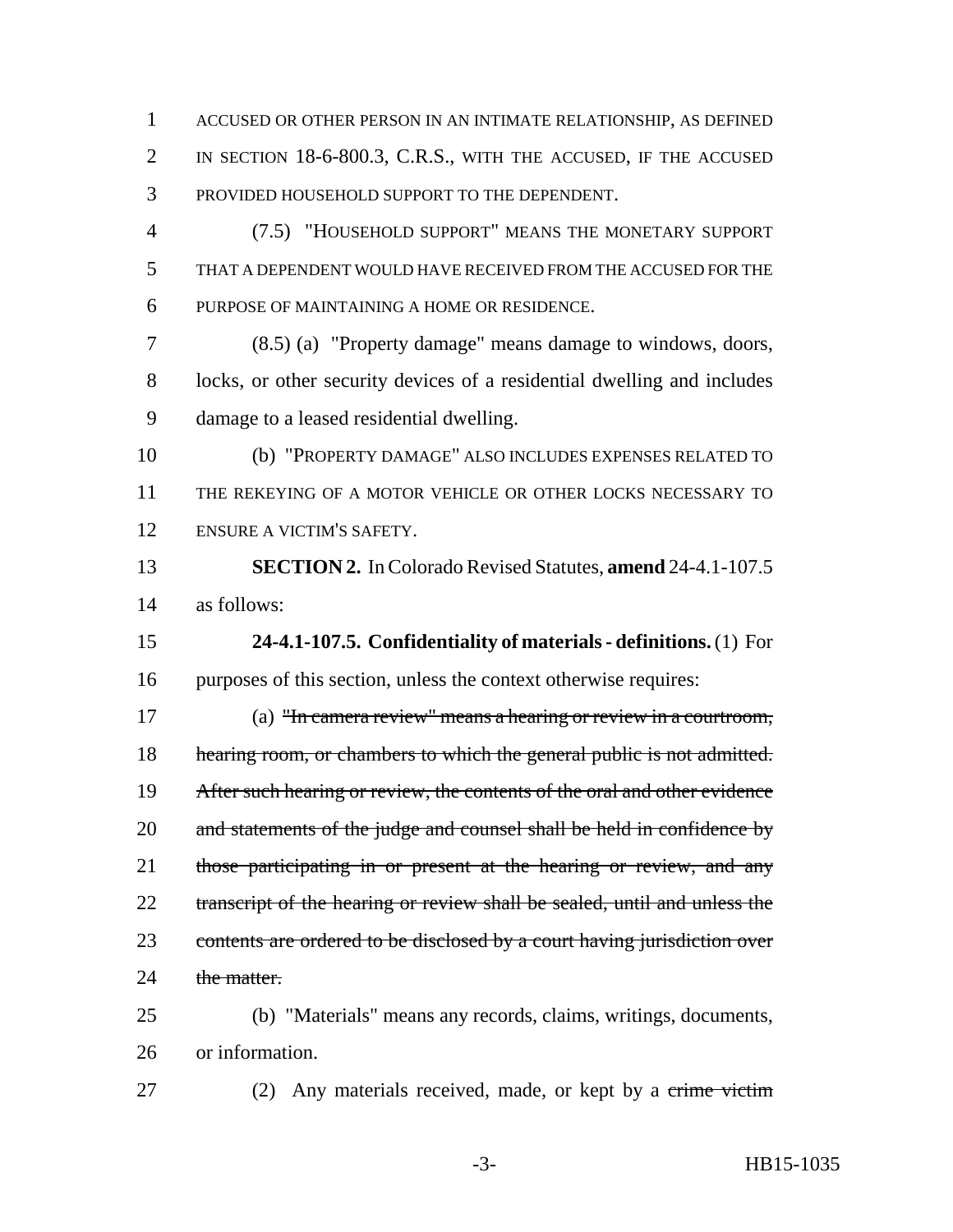1 compensation board or a district attorney concerning an application for 2 victim's compensation made TO PROCESS A CLAIM ON BEHALF OF A CRIME 3 VICTIM under this article are confidential. Any such materials shall not be discoverable unless the court conducts an in camera review of the materials sought to be discovered and determines that the materials sought are necessary for the resolution of an issue then pending before the court. The district attorney shall have standing in any action to oppose the 8 disclosure of any such materials. A BOARD SHALL NOT PROVIDE THROUGH DISCOVERY IN ANY CIVIL OR CRIMINAL ACTION ANY EXHIBITS, MEDICAL RECORDS, PSYCHOLOGICAL RECORDS, COUNSELING RECORDS, WORK RECORDS, CRIMINAL INVESTIGATION RECORDS, CRIMINAL COURT CASE RECORDS, WITNESS STATEMENTS, TELEPHONE RECORDS, AND OTHER RECORDS OF ANY TYPE OR NATURE WHATSOEVER GATHERED FOR THE PURPOSE OF EVALUATING WHETHER TO COMPENSATE A VICTIM EXCEPT:

 (a) IN THE EVENT OF THE REVIEW BY THE COURT OF AN ORDER OR 16 DECISION OF THE BOARD PURSUANT TO SECTION 24-4.1-106, AND THEN ONLY TO THE EXTENT NARROWLY AND NECESSARY TO OBTAIN COURT REVIEW; OR

 (b) UPON A STRICT SHOWING TO THE COURT IN A SEPARATE CIVIL OR CRIMINAL ACTION THAT PARTICULAR INFORMATION OR DOCUMENTS ARE KNOWN TO EXIST ONLY IN BOARD RECORDS.THE COURT MAY INSPECT IN CAMERA SUCH RECORDS TO DETERMINE WHETHER THE SPECIFIC REQUESTED INFORMATION EXISTS. IF THE COURT DETERMINES THAT THE SPECIFIC INFORMATION SOUGHT EXISTS IN THE BOARD'S RECORDS, THE DOCUMENTS MAY THEN BE RELEASED ONLY BY COURT ORDER IF THE COURT FINDS AS PART OF ITS ORDER THAT THE DOCUMENTS WILL NOT POSE ANY THREAT TO THE SAFETY OR WELFARE OF THE VICTIM OR ANY OTHER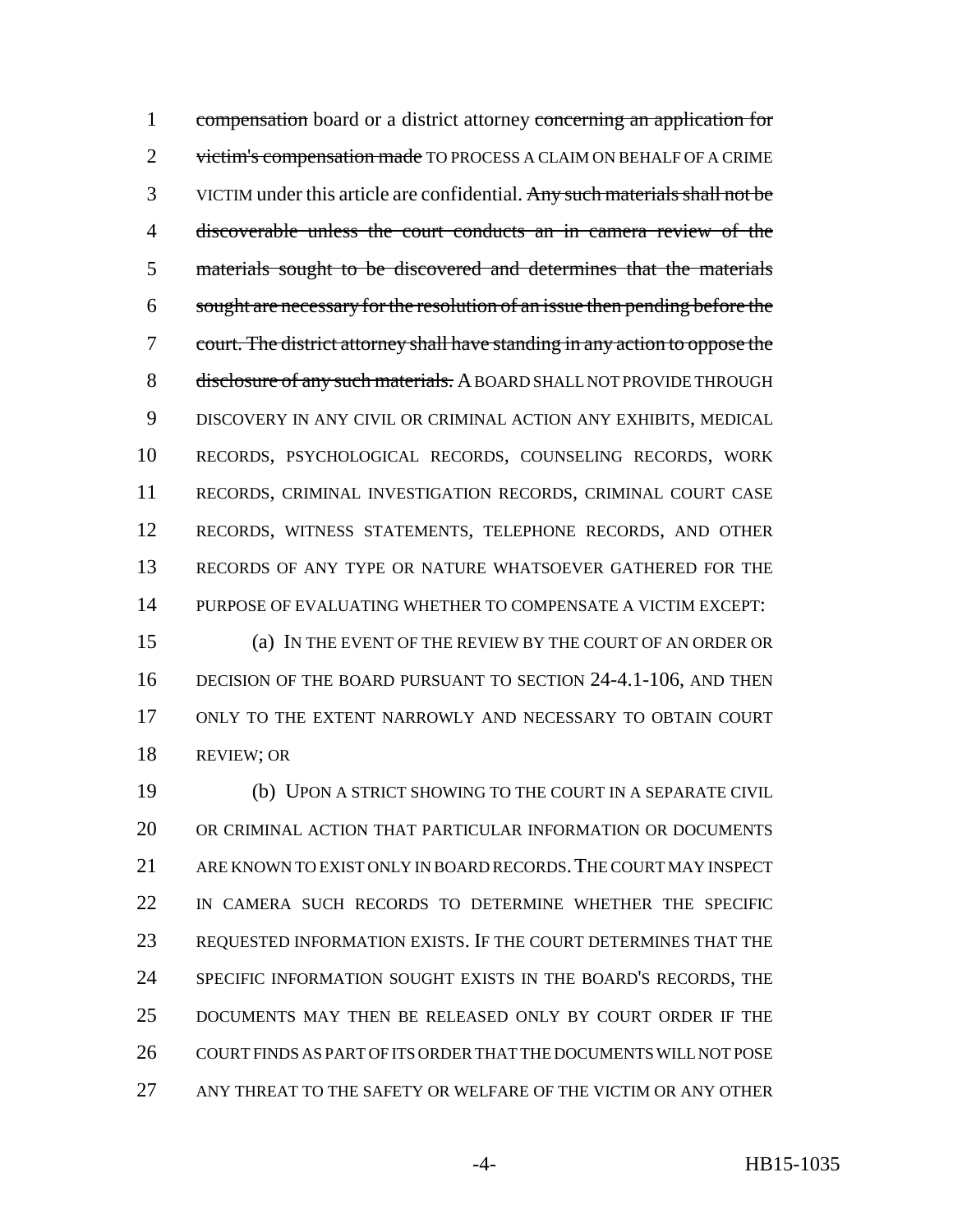PERSON WHOSE IDENTITY MAY APPEAR IN THE BOARD'S RECORDS, OR VIOLATE ANY OTHER PRIVILEGE OR RIGHTS. FOR PURPOSES OF THIS PARAGRAPH (b), "IN CAMERA" MEANS THE JUDGE VIEWING THE MATERIAL IN PRIVATE, WITHOUT EITHER PARTY PRESENT.

 (3) IN A PROCEEDING FOR DETERMINING THE AMOUNT OF RESTITUTION, IF THE DEFENDANT OFFERS NONSPECULATIVE EVIDENCE TO REBUT THE PRESUMPTION ESTABLISHED IN SECTION 18-1.3-603, C.R.S., THE COURT MAY RELEASE ADDITIONAL INFORMATION CONTAINED IN THE RECORDS OF THE BOARD ONLY PURSUANT TO THE PROVISIONS OF PARAGRAPH (b) OF SUBSECTION (2) OF THIS SECTION AND ADDITIONALLY FINDING THAT THE INFORMATION IS NECESSARY FOR THE DEFENDANT TO DISPUTE THE AMOUNT CLAIMED FOR RESTITUTION.

 **SECTION 3.** In Colorado Revised Statutes, 24-4.1-109, **amend** (1.5) (a) (I) (B), (1.5) (a) (II), (2) (a), and (2) (b); **repeal** (2) (c); and **add** 15 (1) (h) and (1.5) (a) (III) as follows:

 **24-4.1-109. Losses compensable.** (1) Losses compensable under this part 1 resulting from death of or injury to a victim include:

 (h) HOUSEHOLD SUPPORT; EXCEPT THAT HOUSEHOLD SUPPORT IS ONLY AVAILABLE TO A DEPENDENT WHEN:

**(I) THE OFFENDER IS ACCUSED OF COMMITTING THE CRIMINALLY**  INJURIOUS CONDUCT THAT IS THE BASIS OF THE DEPENDENT'S CLAIM 22 UNDER THIS ARTICLE:

23 (II) As a result of the criminal event, the offender VACATED ANY HOME THE OFFENDER SHARED WITH THE DEPENDENT; AND 25 (III) THE DEPENDENT PROVIDES VERIFICATION OF DEPENDENCY ON THE OFFENDER AT THE TIME OF THE CRIMINAL EVENT.

(1.5) (a) Losses compensable under this part 1 resulting from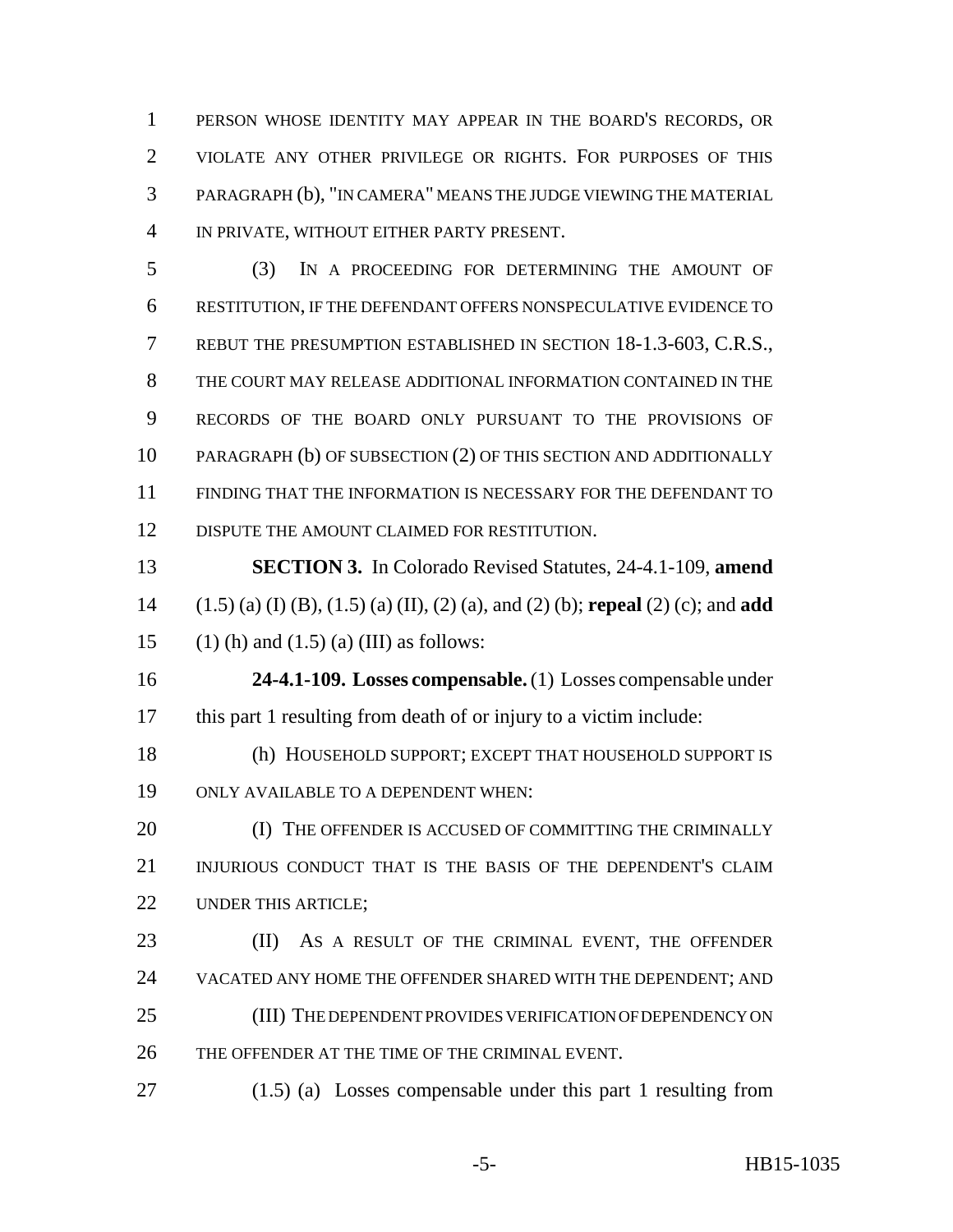property damage include:

 (I) (B) Payment of the deductible amount on a residential insurance policy; and

 (II) Any modification to the victim's residence that is necessary to ensure victim safety; AND

 (III) THE REKEYING OF A MOTOR VEHICLE OR OTHER LOCK THAT IS NECESSARY TO ENSURE THE VICTIM'S SAFETY.

(2) Compensable losses do not include:

 (a) Pain and suffering or property damage other than residential property damage OR REKEYING A LOCK PURSUANT TO SUBPARAGRAPH (III) OF PARAGRAPH (a) OF SUBSECTION (1.5) OF THIS SECTION; or

 (b) Aggregate damages to the victim or to the dependents of a 13 victim exceeding twenty THIRTY thousand dollars. or

(c) Aggregate damages of less than twenty-five dollars.

 **SECTION 4.** In Colorado Revised Statutes, 24-4.1-112, **amend** (1) as follows:

 **24-4.1-112. Emergency awards.** (1) The board may order an emergency award to the applicant pending a final decision in the claim if it appears to the board, prior to taking action upon the claim, that undue hardship will result to the applicant if immediate payment is not made. Awards pursuant to this section are intended to cover expenses incurred by crime victims in meeting their immediate short-term needs. The 23 amount of such award shall not exceed one TWO thousand dollars and shall be deducted from any final award made as a result of the claim.

 **SECTION 5.** In Colorado Revised Statutes, **add** 24-4.1-116.5 as follows:

**24-4.1-116.5. Collection actions against crime victims -**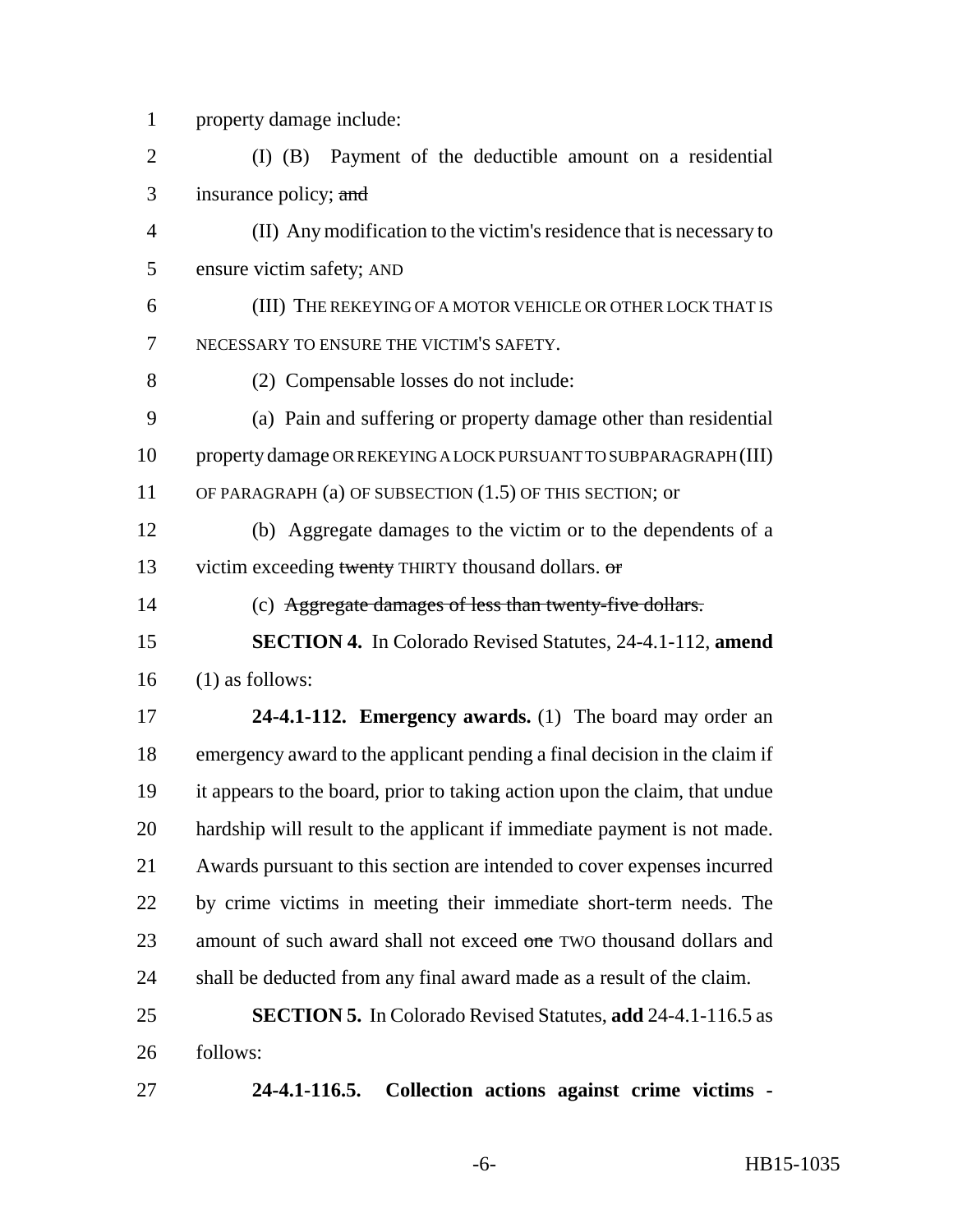**suspension.** (1) A MEDICAL SERVICE PROVIDER OR MEDICAL SERVICE PROVIDER BILLING AGENT SHALL SUSPEND ALL DEBT COLLECTION ACTIONS AGAINST THE CLAIMANT FOR A COMPENSABLE LOSS UNDER SECTION 24-4.1-109 RELATED TO THE SUBSTANCE OF THE CLAIM PENDING A RESOLUTION OF THE CLAIM BY THE BOARD FOR A PERIOD OF NINETY DAYS TO ALLOW AN OPPORTUNITY FOR THE BOARD TO RESOLVE THE CLAIM, IF, WITHIN ONE HUNDRED EIGHTY DAYS AFTER DATE OF SERVICES RENDERED AS PART OF THE CRIMINAL EPISODE, THE CLAIMANT FILES AN APPLICATION FOR A CLAIM WITH THE BOARD PURSUANT TO SECTION 24-4.1-105 AND:

 (a) PROVIDES WRITTEN NOTICE TO THE MEDICAL SERVICE PROVIDER OR ITS BILLING AGENT THAT A CLAIM HAS BEEN SUBMITTED TO 12 THE BOARD, INCLUDING A CRIME VICTIM COMPENSATION CLAIM NUMBER; AND

 (b) AUTHORIZES THE MEDICAL SERVICE PROVIDER OR ITS BILLING AGENT TO CONFIRM WITH THE BOARD THE CLAIMANT'S CLAIM STATUS AND DATE OF RESOLUTION AS IT RELATES TO THE MEDICAL PROVIDER'S SPECIFIC DEBT.

 (2) THE PROVISIONS OF THIS SECTION APPLY ONLY TO THE CLAIMANT AND NOT TO A COLLATERAL SOURCE ON THE CLAIMANT'S BEHALF.

21 (3) THE PROVISIONS OF SUBSECTION (1) OF THIS SECTION:

 (a) DO NOT REQUIRE THE DELETION OF THE DEBT ON THE CLAIMANT'S CREDIT REPORT IF THE DEBT HAD ALREADY BEEN REPORTED TO ONE OR MORE CREDIT BUREAUS PRIOR TO NOTICE OF THE VICTIM COMPENSATION CLAIM BEING RECEIVED BY THE MEDICAL SERVICE PROVIDER OR ITS BILLING AGENT.

(b) DO NOT APPLY TO ANY DEBT WHERE A LAWSUIT HAS BEEN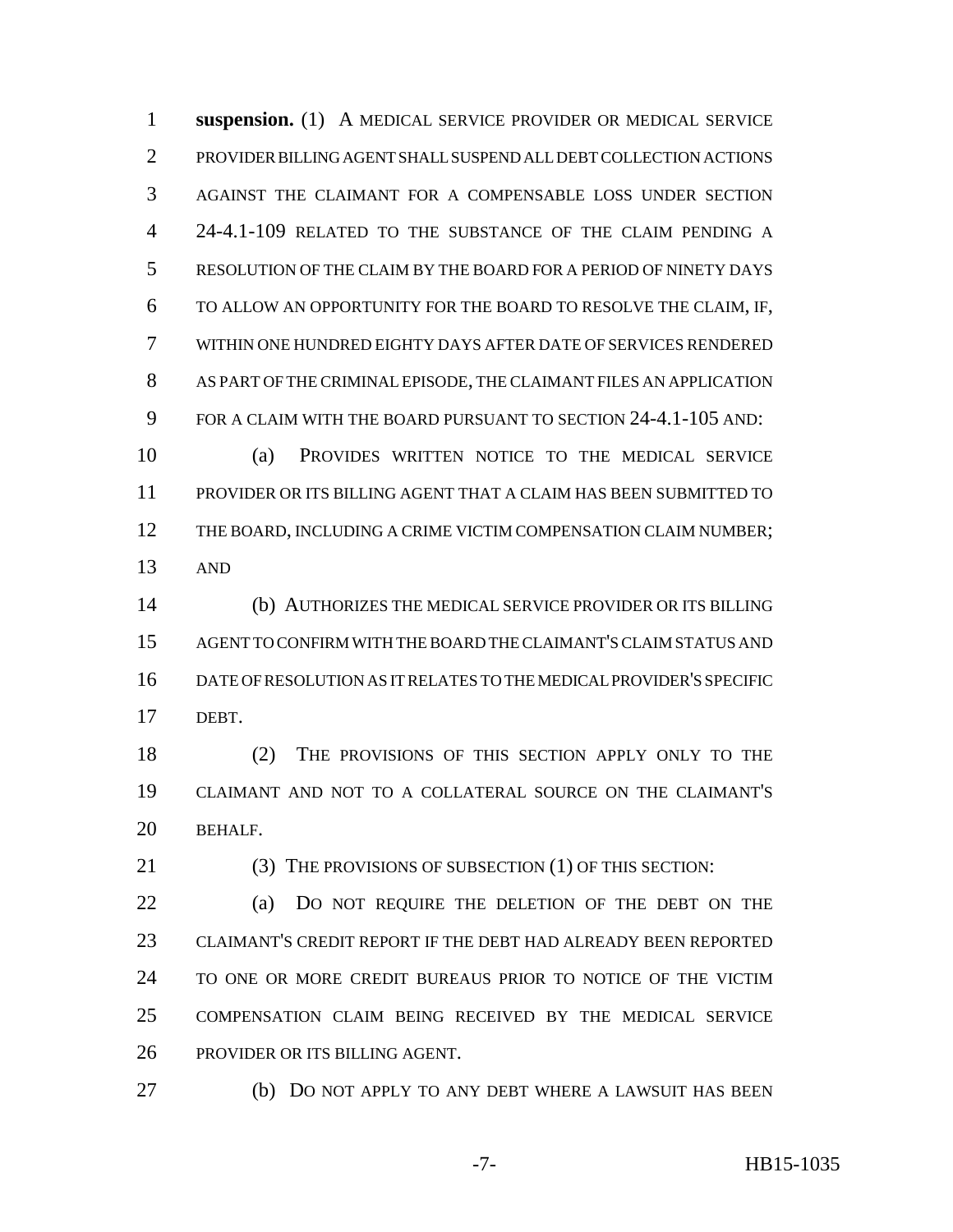COMMENCED AGAINST THE CLAIMANT FOR THE COLLECTION OF THE DEBT PRIOR TO NOTICE OF THE VICTIM COMPENSATION CLAIM BEING RECEIVED BY THE MEDICAL SERVICE PROVIDER OR ITS BILLING AGENT.

 **SECTION 6.** In Colorado Revised Statutes, 18-1.3-603, **add** (10) as follows:

 **18-1.3-603. Assessment of restitution - corrective orders.** (10) (a) IF, AS A RESULT OF THE DEFENDANT'S CONDUCT, A CRIME VICTIM COMPENSATION BOARD HAS PROVIDED ASSISTANCE TO OR ON BEHALF OF 9 A VICTIM PURSUANT TO ARTICLE 4.1 OF TITLE 24, C.R.S., THE AMOUNT OF ASSISTANCE PROVIDED AND REQUESTED BY THE CRIME VICTIM COMPENSATION BOARD IS PRESUMED TO BE A DIRECT RESULT OF THE DEFENDANT'S CRIMINAL CONDUCT AND MUST BE INCLUDED IN THE AMOUNT OF RESTITUTION ORDERED.

 (b) THE AMOUNT OF ASSISTANCE PROVIDED IS ESTABLISHED BY EITHER:

 (I) A LIST OF THE AMOUNT OF MONEY PAID TO EACH PROVIDER; OR (II) IF THE IDENTITY OR LOCATION OF A PROVIDER WOULD POSE A THREAT TO THE SAFETY OR WELFARE OF THE VICTIM, SUMMARY DATA REFLECTING WHAT TOTAL PAYMENTS WERE MADE FOR:

- 20 (A) MEDICAL AND DENTAL EXPENSES;
- **(B) FUNERAL OR BURIAL EXPENSES;**
- **(C) MENTAL HEALTH COUNSELING;**
- (D) WAGE OR SUPPORT LOSSES; OR
- (E) OTHER EXPENSES.

(c) RECORDS OF A CRIME VICTIM COMPENSATION BOARD RELATING

TO A CLAIMED AMOUNT OF RESTITUTION ARE SUBJECT TO THE PROVISIONS

OF SECTION 24-4.1-107.5, C.R.S.